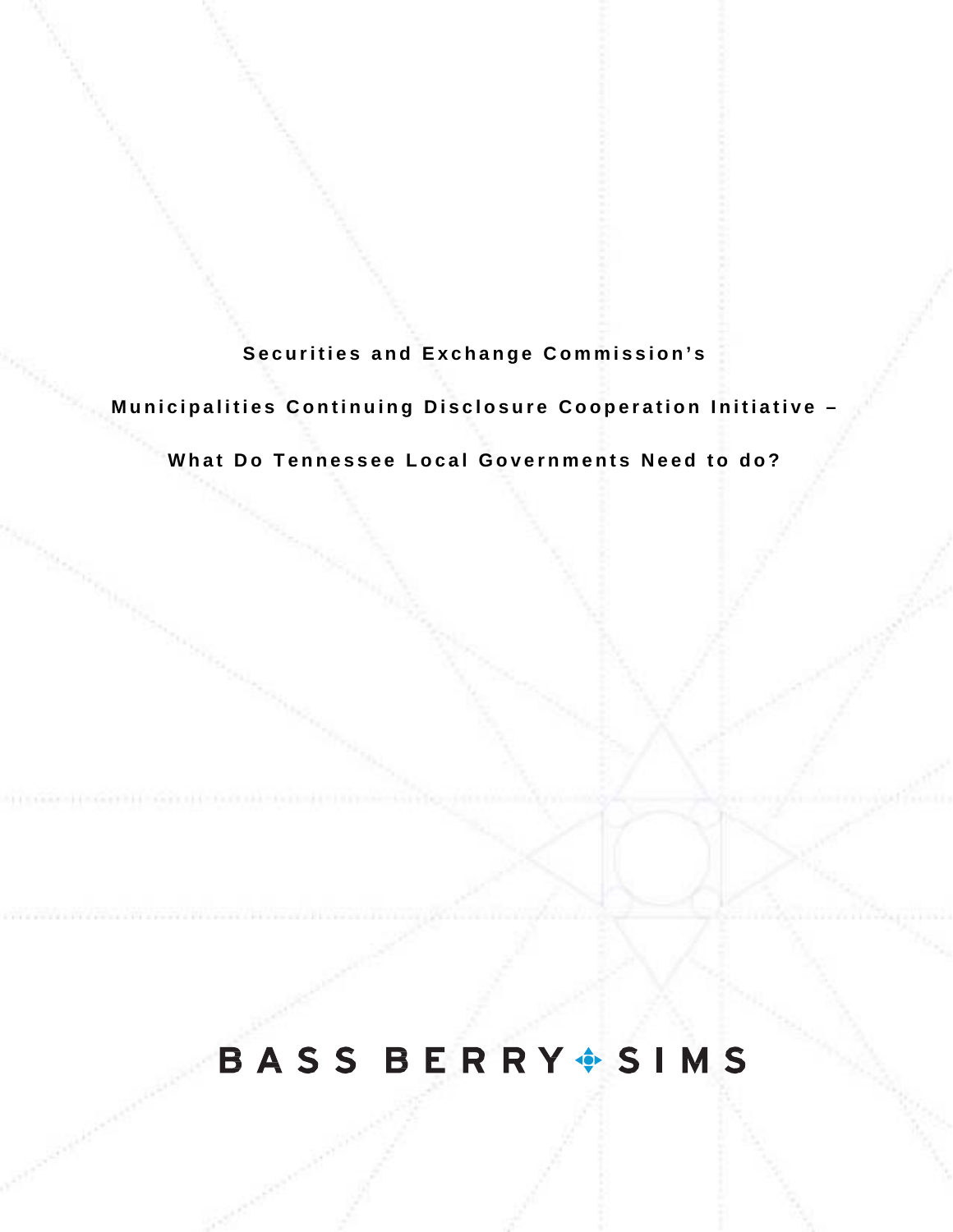### **BASS BERRY SIMS**

#### **Background**

Under federal law, underwriters are not allowed to underwrite the bonds of a local government unless the local government has committed to provide certain ongoing financial information while the bonds are outstanding. The purpose of this rule is to permit investors to get updated financial information regarding local governments so that the investor community can make better decisions in connection with buying and selling municipal bonds after they have been issued. The commitment by the local government entity to provide ongoing financial information is known as its continuing disclosure obligation. When local governments in Tennessee issue bonds through an underwriter (ie. with an official statement), the local government will enter into a continuing disclosure certificate or agreement under which the local government agrees to provide the required ongoing financial information. When an underwriter underwrites bonds for a local government after it has entered into a continuing disclosure obligation, the underwriter is supposed to determine whether the local government has met its continuing disclosure obligations in the past, and any material non‐compliance with the local government's continuing disclosure obligations should be disclosed in the official statement relating to the bonds being sold. Some local governments have not carefully complied with their continuing disclosure obligations, and their failure to disclose that non‐compliance is the subject of the initiative described herein. The following questions and answers are intended to give you an overview regarding the purpose and the terms of this initiative.

#### **What is the Municipalities Continuing Disclosure Cooperation Initiative (MCDC)?**

The MCDC is an initiative of the Securities and Exchange Commission ("SEC"). The SEC is giving issuers of municipal securities until September 10, 2014 to voluntarily report materially inaccurate statements made during the past five years in official statements regarding prior continuing disclosure compliance. Reports submitted prior to September 10, 2014 are eligible for the MCDC settlement process described below. The SEC has warned that issuers will likely receive more severe penalties for materially inaccurate statements that are not reported during this period and which are later discovered by the SEC.

#### **Why has the SEC launched the MCDC?**

The SEC has grown increasingly concerned with (1) the failure of local governments to comply with their continuing disclosure obligations and (2) misrepresentations made in official statements about the local government's continuing disclosure compliance. In July 2013, the SEC sanctioned a municipal issuer in connection with an official statement that stated that the issuer had fully complied with its continuing disclosure obligations in the previous five years, when in fact the issuer had failed to comply with its continuing disclosure obligations during that period. The SEC hopes that the MCDC will cause local governments to clean up their past continuing disclosure lapses and establish improved compliance practices going forward.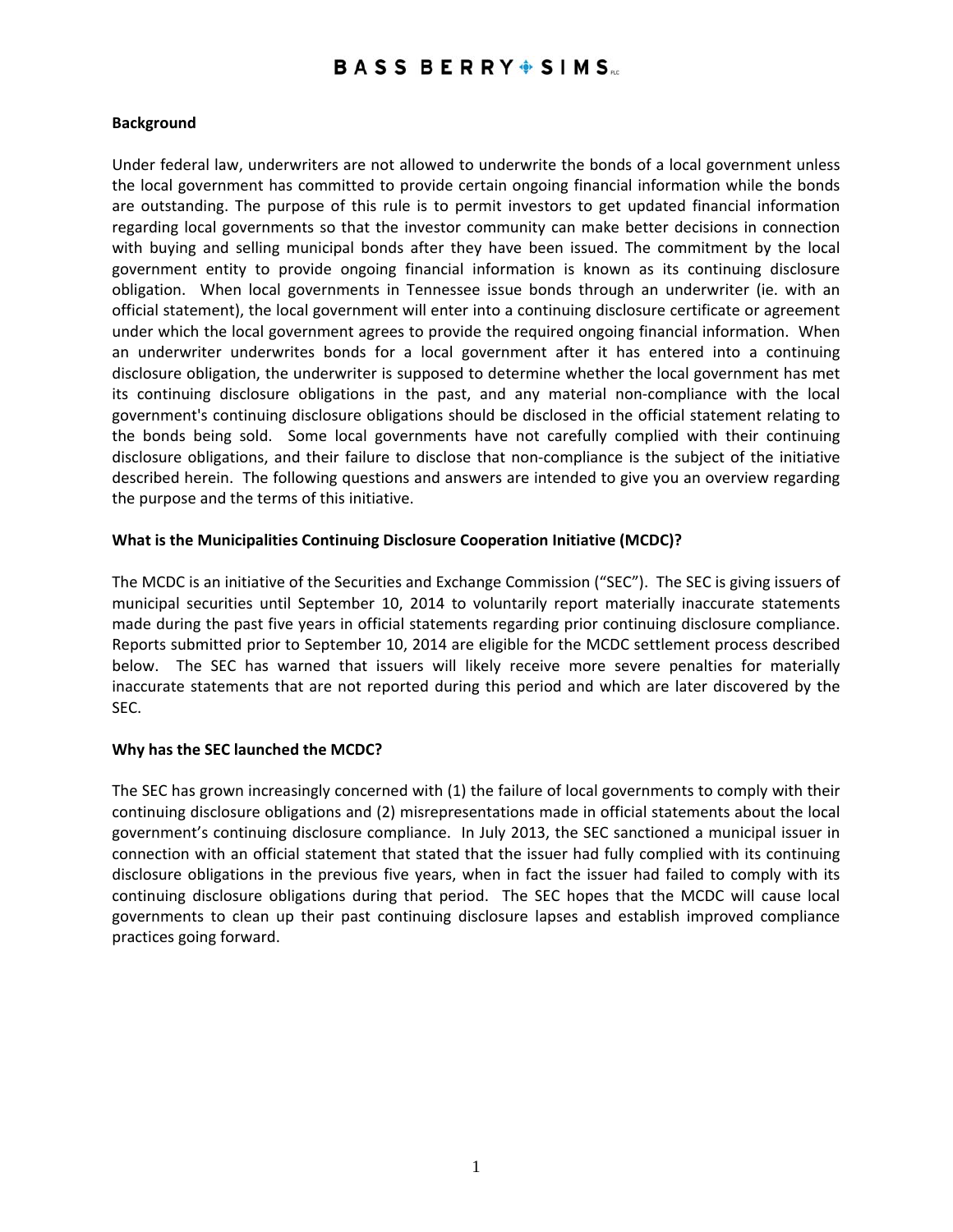## **BASS BERRY** SIMS

#### **What should local governments do?**

- Identify each official statement for bonds or notes sold since September 10, 2009.
- Detail the local government's compliance with its continuing disclosure obligations (annual reports and material event notices) during the five years preceding the official statement.
- Determine whether the official statement accurately describes any continuing disclosure lapses in the five year period preceding the official statement (the SEC has stated that the omission of a description of past lapses is equivalent to a misrepresentation about those lapses).
- Determine whether any inaccurate or omitted descriptions are "material" (you should consider seeking legal advice with questions regarding materiality).
- Consider whether to report any material inaccuracies to the SEC by September 10, 2014 under the terms of the MCDC.

Reminder: Under the MCDC, continuing disclosure lapses are not  $-$  on their own  $-$  a problem. It is only *the subsequent failure to accurately describe those lapses in an official statement, if material, that should be evaluated for reporting.* 

#### **How does the MCDC reporting and settlement process work?**

Local governments wishing to report violations must complete and file with the SEC a questionnaire, which can be found at:

http://www.sec.gov/News/PressRelease/Detail/PressRelease/1370541090828#.UyEBIPldXQg.

The MCDC provides the following settlement terms for local governments:

- The local government will consent to a cease and desist proceeding, and the local government will not have to admit liability with respect to any SEC findings.
- The local government will cooperate with further investigations by the SEC staff, including those regarding the roles of individuals and other parties involved.
- The local government must establish appropriate continuing disclosure policies, procedures and training, update its past delinquent continuing disclosure filings, and clearly disclose the settlement terms in any future official statement for five years.
- No monetary penalties will be imposed.

#### **What is the incentive for a local government to self‐report?**

The SEC has made clear that it will seek more severe sanctions for violations which could have been self‐ reported by September 10, 2014 and were not. Those more severe sanctions include monetary penalties, the required admission of liability and the pursuit of enforcement actions and penalties against individuals who may be culpable.

#### **How does the MCDC apply to underwriters and what are the implications for local governments?**

The MCDC initiative is also available to underwriters of bonds and notes. Like local governments, underwriters are offered more favorable settlement terms for self‐reporting violations prior to September 10, 2014.